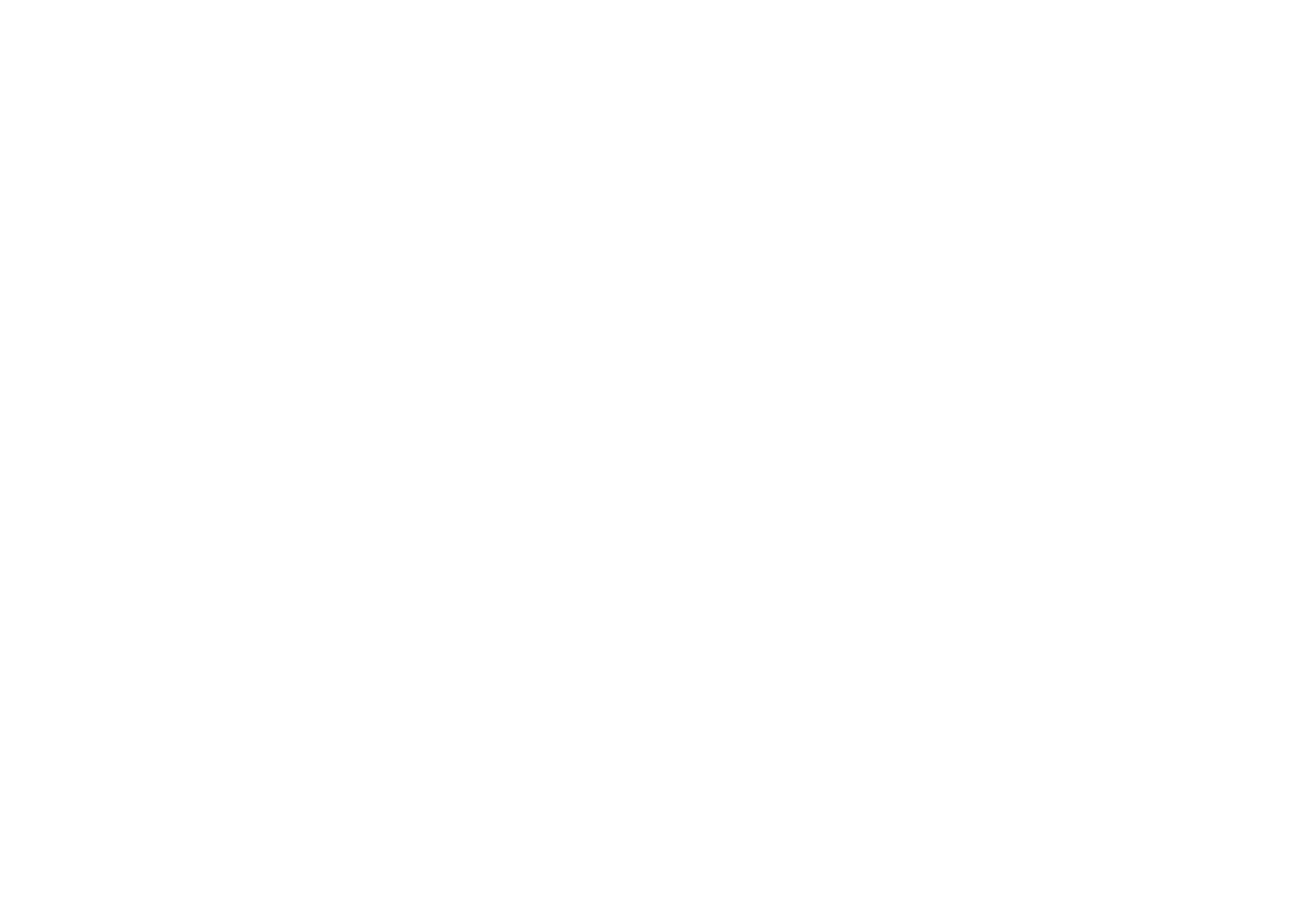

## **CLADDING SPECIFICATION TABLE**

| Image                   |                 | Profile                                                                                                                                                                                                            | <b>Profile</b><br>Code         | <b>Description</b>        |                                                                                  |                                       |             | <b>Dimensions</b>                                                     | Length | Qty<br>Pack/ | Coverage     | <b>LM</b><br>$P/M^2$ | <b>Boards</b><br>$P/M^2$ | Max<br>Span | <b>Secret</b><br>Fix. | Clips<br>$P/M^2$ | Kg's<br>P/LM | <b>Stocked</b> | <b>MOQ</b><br><b>Non Stocked</b>                        |
|-------------------------|-----------------|--------------------------------------------------------------------------------------------------------------------------------------------------------------------------------------------------------------------|--------------------------------|---------------------------|----------------------------------------------------------------------------------|---------------------------------------|-------------|-----------------------------------------------------------------------|--------|--------------|--------------|----------------------|--------------------------|-------------|-----------------------|------------------|--------------|----------------|---------------------------------------------------------|
| <b>SHADOWLINE</b>       |                 |                                                                                                                                                                                                                    |                                |                           |                                                                                  |                                       |             |                                                                       |        |              |              |                      |                          |             |                       |                  |              |                | Stocked Colours: Walnut, Teak, Maple, Silver Grey       |
|                         |                 |                                                                                                                                                                                                                    | <b>US31</b>                    | Shadowline Cladding Board |                                                                                  |                                       |             | 142mm x 13mm                                                          | 4.88m  | 140          | 130mm        | 7.4                  | 1.52                     | 500mm       | $\sim$                | 16               | 1.8          | $\checkmark$   | 280                                                     |
|                         |                 |                                                                                                                                                                                                                    | STUS44                         | Aluminium End Trim        |                                                                                  |                                       |             | 35mm x 42mm                                                           | 3.6m   | 10           | 35mm         | N/A                  | N/A                      | N/A         |                       | N/A              | N/A          | $\checkmark$   | <b>TBC</b>                                              |
|                         | 重               | $\alpha$                                                                                                                                                                                                           | STUS45                         | Aluminium H Trim          |                                                                                  |                                       |             | 35mm                                                                  | 3.6m   | 10           | 35mm         | N/A                  | N/A                      | N/A         | X                     | N/A              | N/A          | $\checkmark$   | <b>TBC</b>                                              |
|                         | ℸ               |                                                                                                                                                                                                                    | STUS46                         | Aluminium Outer Cnr Trim  |                                                                                  |                                       |             | 35mm x 35mm                                                           | 3.6m   | 10           | 35mm         | N/A                  | N/A                      | N/A         | X                     | N/A              | N/A          | $\checkmark$   | <b>TBC</b>                                              |
|                         |                 |                                                                                                                                                                                                                    | STUS47                         | Aluminium Inner Cnr Trim  |                                                                                  |                                       |             | 35mmx 35mm                                                            | 3.6m   | 10           | 35mm         | N/A                  | N/A                      | N/A         | X                     | N/A              | N/A          | $\checkmark$   | <b>TBC</b>                                              |
| <b>CASTELLATION</b>     |                 |                                                                                                                                                                                                                    |                                |                           |                                                                                  |                                       |             |                                                                       |        |              |              |                      |                          |             |                       |                  |              |                | Stocked Colours: Aged Wood, Ipe, Oak, Silver Ash, Ebony |
|                         |                 | <b>Room</b>                                                                                                                                                                                                        | UH61                           |                           | <b>Castellation Cladding Board</b>                                               |                                       |             | 196mmx 25mm                                                           | 4.88m  | 100          | <b>186mm</b> | 5.4                  | 1.1                      | 500mm       |                       | 12               | 2.7          | $\checkmark$   | 100                                                     |
|                         |                 | o                                                                                                                                                                                                                  | <b>UH50</b>                    | Composite End Trim        |                                                                                  |                                       |             | 75mm x 54mm                                                           | 3m     | 10           | 75mm         | N/A                  | N/A                      | N/A         |                       | N/A              | N/A          | $\checkmark$   | 50                                                      |
|                         |                 |                                                                                                                                                                                                                    | <b>UH51</b>                    | Composite Corner Trim     |                                                                                  |                                       |             | 76mm x 76mm                                                           | 3m     | 10           | 76mm         | N/A                  | N/A                      | N/A         |                       | N/A              | N/A          | $\checkmark$   | 50                                                      |
| Image                   | Profile<br>Code | Description                                                                                                                                                                                                        |                                |                           | Pack Qty                                                                         | Clips P/M <sup>2</sup><br><b>US31</b> | <b>UH61</b> | <b>Comments</b>                                                       |        |              |              |                      |                          |             |                       |                  |              |                |                                                         |
| <b>CLADDING FIXINGS</b> |                 |                                                                                                                                                                                                                    |                                |                           |                                                                                  |                                       |             |                                                                       |        |              |              |                      |                          |             |                       |                  |              |                |                                                         |
| B.                      | AW08            |                                                                                                                                                                                                                    | Aluminium Cladding Clips       |                           | 250                                                                              | 16                                    | 12          | 1 x Clip P/Batten (Fixing screws not supplied)                        |        |              |              |                      |                          |             |                       |                  |              |                |                                                         |
|                         | AW02            |                                                                                                                                                                                                                    | Aluminium Starter Profile - 3M |                           | $\mathbf{1}$                                                                     | N/A                                   | N/A         | Starter profile may be used to align/install the first cladding board |        |              |              |                      |                          |             |                       |                  |              |                |                                                         |
|                         | WJ063           | 1x Screw per length for locking down cladding board to control expansion & contraction.<br>N/A<br>Stainless Steel Locking Screws 6G x 12mm<br>100<br>N/A<br>Refer to install quide for correct placement of screws |                                |                           |                                                                                  |                                       |             |                                                                       |        |              |              |                      |                          |             |                       |                  |              |                |                                                         |
|                         | T7              | <b>Rubber Standoffs</b>                                                                                                                                                                                            |                                |                           | 50<br>N/A<br>N/A<br>Installed on each batten behind the last board as a standoff |                                       |             |                                                                       |        |              |              |                      |                          |             |                       |                  |              |                |                                                         |

NOTE: PLEASE BE AWARE THAT BOARD WIDTHS MAY VARY FROM THE NOMINATED SIZE: \* 138mm width may vary + OR - 2mm \* 210mm width may vary + OR - 3mm Please visit www.newtechwood.com.au for more information.